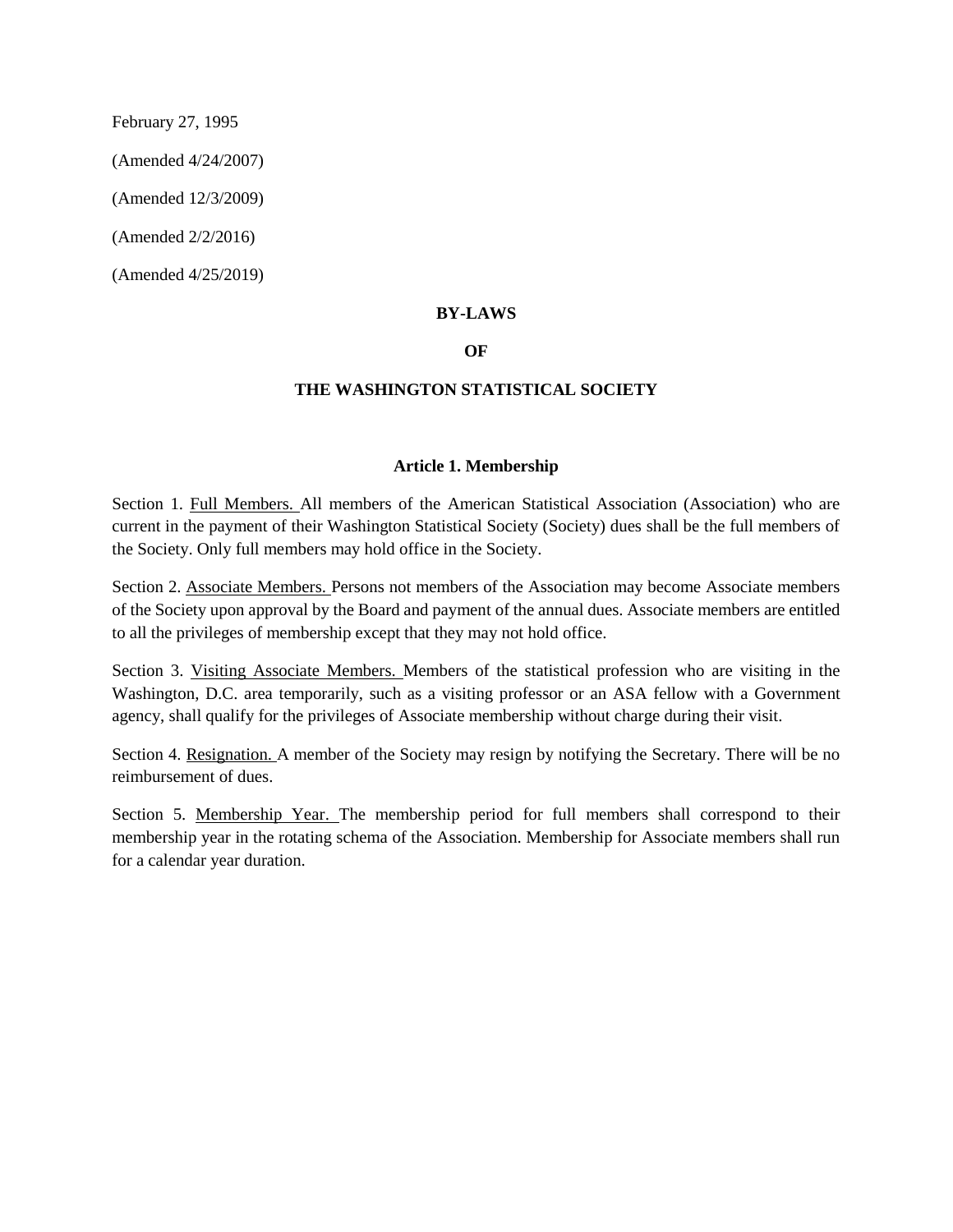### **Article 2. Finance**

Section 1. Dues. The annual dues of the Society shall be determined at the Annual Joint Meeting of the outgoing and incoming Boards of Directors, by majority vote of all Directors eligible to vote.

Section 2. Fiscal Year. The business of the Society shall be conducted on a fiscal year basis from July 1 to the following June 30.

Section 3. Financial Authority. Financial responsibility shall reside with the Treasurer, and all funds of the Society shall be deposited with the Treasurer who shall make disbursements therefrom at the direction of the Board of Directors. The Treasurer shall have authority to invest the funds of the Society, and to liquidate such investments. Such activities shall be conducted only in accordance with such guidelines as the Board of Directors may prescribe. The Treasurer, the President, and the President-Elect shall have authority to draw checks on the Society's account.

Section 4. Audit. An Audit Committee shall make an audit of the Society's finances for the current fiscal year and transmit the audit to the Board of Directors with whatever comments and interpretations may be necessary. The report of the Audit Committee shall be distributed to the membership.

# **Article 3. Nominations and Elections**

The Nominating and Elections Committee shall nominate for election at least two official candidates for each elective post, except the Secretary and the Treasurer (or the Secretary-Treasurer), unless extraordinary circumstances prevent this. Persons holding elective office may be nominated for an additional term, except for the President-Elect.

The report of the Nominating and Elections committee shall be presented to the Board at or before the April meeting, and to the Society in the May Newsletter. The names of candidates nominated by petition, as provided for in Article 5 of the Constitution, must be received by the Nominating and Elections Committee on or before March 15. All names of candidates shall be sent to all members of the Society, along with the report of the Nominating and Elections Committee, in early May. Ballots to be counted must be received by the Nominating and Elections Committee by the date specified in the ballot instructions, but not later than June 10. Tie votes shall be resolved by majority vote of all Directors eligible to vote.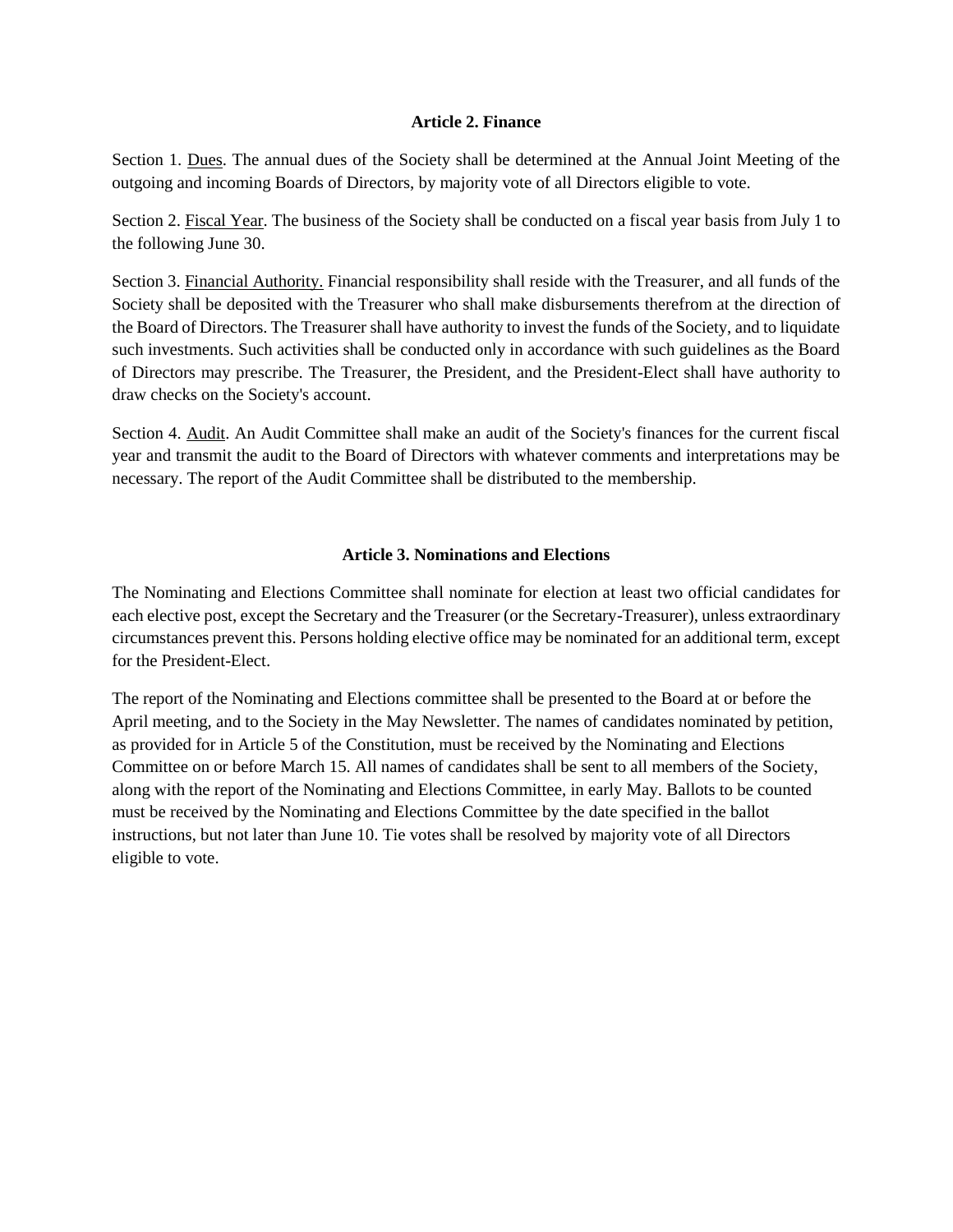### **Article 4. Committees**

Section 1. Standing Committees. The standing committees of the Society shall include:

- 1. the Nominating and Elections Committee, with duties described in Article 5 of the Constitution;
- 2. the Audit Committee, with duties described in Article 2 of these By-Laws;
- 3. the Membership Committee, to recruit new members into the Association and the Society;
- 4. the Communications Committee, to inform the public of the significant activities of the Society;
- 5. the Social Committee, to plan the Annual Dinner of the Society and occasional other social activities such as luncheon meetings or evening receptions;
- 6. the Committee on ASA Fellows, consisting of Society members who are ASA Fellows, to find worthy candidates and sponsors for the honor of Fellow of the Association:
- 7. the Arrangements Committee, to maintain a listing of possibly available meeting rooms and arrange meeting places for the technical and educational sessions of the Society;
- 8. the Employment Committee, to manage the Society Employment Service and arrange for position wanted and position vacancy advertisements for the Society's Newsletter;
- 9. the Newsletter Committee, headed by an Editor who shall be a member of the Board of Directors, to produce and arrange for the publication and distribution of the Society's Newsletter; and
- 10. the Program Committees, which shall arrange meeting programs in each of several subject matter areas including, but not limited to: Agriculture and Natural Resources, Statistical Computing, Economics, Physical Sciences and Engineering, Public Health and Biostatistics, Social and Demographic, Interprogrammatic (cross-sectional) topics, and Short Courses.

Section 2. Ad Hoc Committees. Ad hoc committees may be appointed to serve such additional functions as are deemed important.

Section 3. Committee Membership. The Chairs of committees are appointed by the President with the advice of the Board of Directors. Members of the committees may be appointed in the same way or this function may be delegated to the chair of the committee. All membership on such standing and ad hoc committees terminates at the close of the term of office President, but chairs and members may be reappointed by the succeeding President, except for the Nominating and Elections Committee, the chair of which may not serve successive terms.

# **Article 5. Sections**

Section 1. Introduction. Program committees which are of interest to a substantial number of members (as evidenced by attendance at program meetings) may wish to become sections of WSS. The formality of section status provides for election of officers and a more formal structure within the Society. It is expected that the section will provide a substantial number of programs in the subject area.

Section 2. Establishment. At the request of a member of the Society, and in accordance with Article 8 of the WSS Constitution, a section may be established by majority vote of the officers of the WSS Board of Directors. The request for establishing a section must include proposed operating procedures. The Board determines when the initial election should be held for election of officers and approves operating procedures for the section.